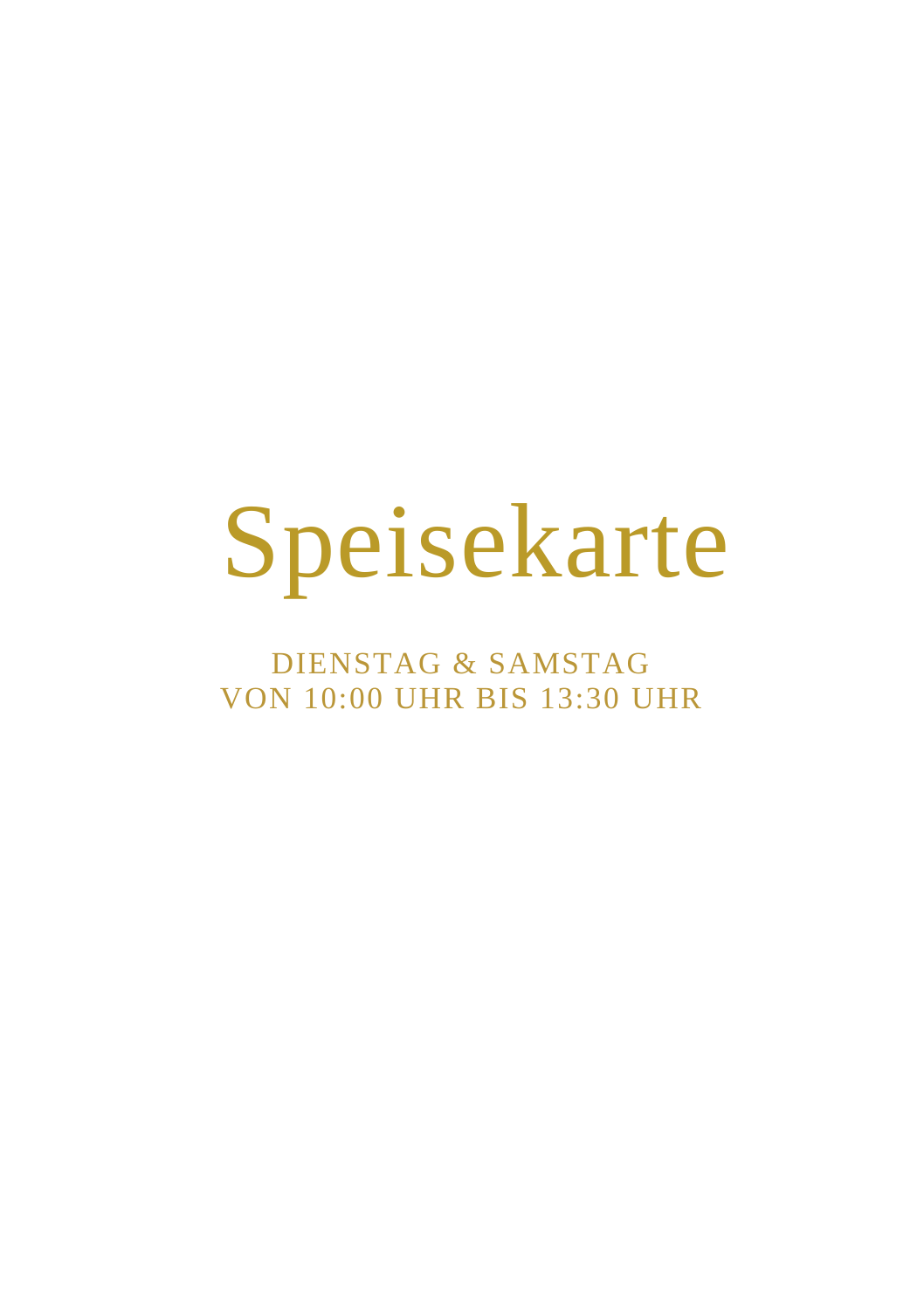| <b>EIER</b>          | <b>EUR</b> |
|----------------------|------------|
| SPIEGELEI $2$ FIFR C | 4.50       |
| RÜHREI 2 FIFR C      | 4.50       |
| OMELETT $2$ FIFR C   | 4.50       |
| TOPPINGS:            |            |
| SPECK 0 183          | 2.00       |
| SCHINKEN 0 1 8 3     | 2.00       |
| <b>TOMATE</b>        | 1.50       |
| FRÜHLINGSLAUCH       | 1.00       |
| ZWIEBEL              | 1.00       |
|                      |            |

| SÜSS & HERZHAFT                                                                     |      |
|-------------------------------------------------------------------------------------|------|
| WEISSWURST FRÜHSTÜCK <sup>A183</sup><br>1 PAAR WEISSWÜRSTE / 1 BREZEL / SÜSSER SENF | 6.50 |
| PANCAKES <sup>CAG</sup>                                                             |      |
| NUTELLA <sup>18</sup>                                                               | 5.00 |
| AHORNSIRUP / SAISONALE FRÜCHTE                                                      | 6.50 |
| BIRCHER MÜSLI A G 8                                                                 | 4.50 |
| SAISONALE FRÜCHTF                                                                   |      |
| CROISSANT <sup>AG8</sup>                                                            | 3.90 |
| BUTTER / MARMELADE (ERDBEERE ODER APRIKOSE,<br>HAUSGEMACHT)                         |      |
| BREZEL <sup>A8</sup>                                                                | 2.00 |
| MIT BUTTER G                                                                        |      |
|                                                                                     |      |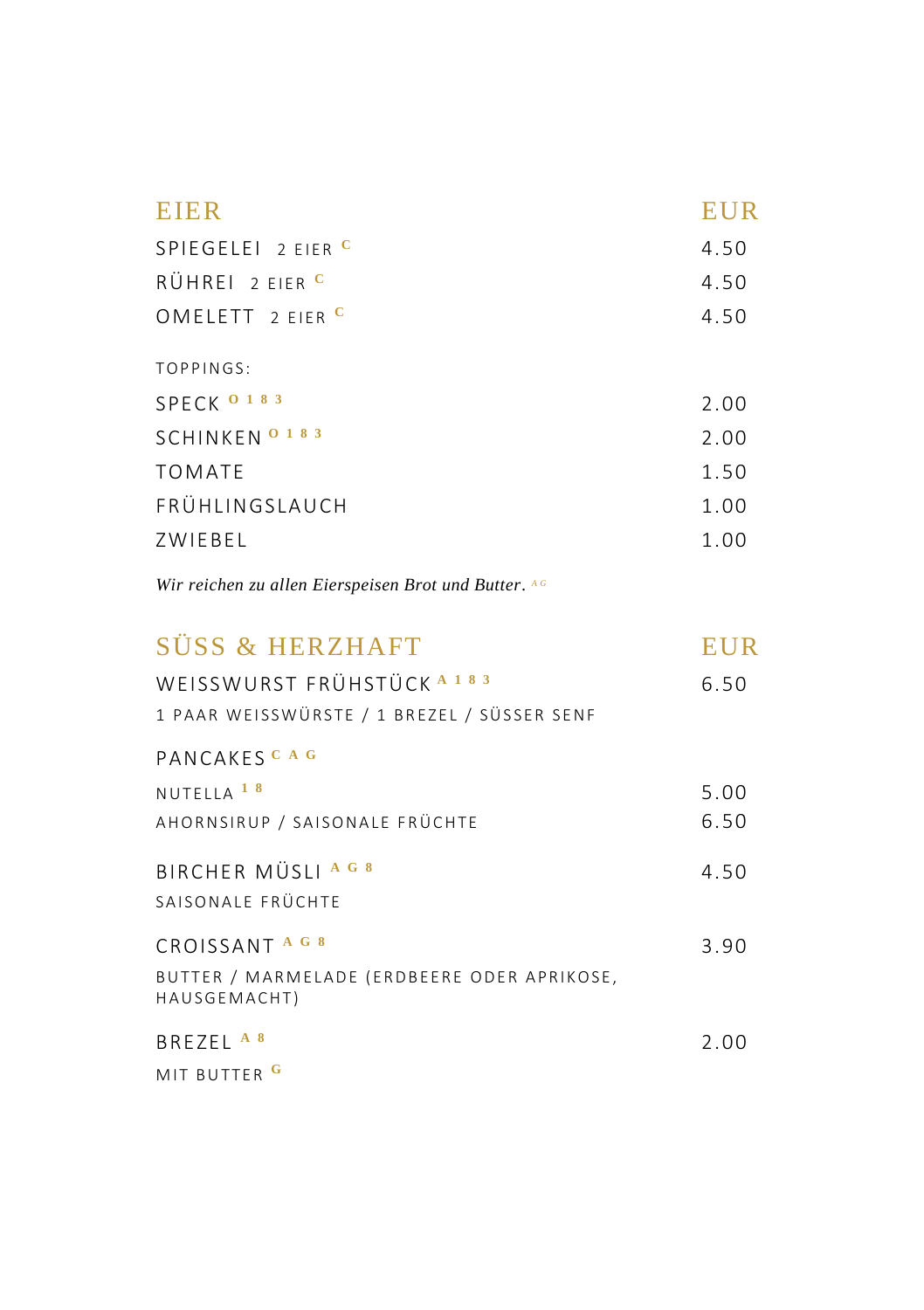| <b>HERZHAFT</b>                                    | <b>EUR</b> |
|----------------------------------------------------|------------|
| LAND FRÜHSTÜCK <sup>C1</sup>                       | 7.50       |
| KARTOFFEL / SPECK / ZWIEBEL / EI / ESSIGGURKE      |            |
| STRAMMER MAX <sup>AC1</sup>                        | 8.50       |
| BROT / SPEIGELEI / GEBRATENER FLEISCHKÄSE          |            |
| GEBRATENE MAISPOULARDENBRUST CGO                   | 17.50      |
| FRENCH DRESSING / ROMANASALAT / PARMESAN / CROÛTON |            |
| KICHERERBSEN-KÜCHLE VEGAN NAO 8                    | 14.50      |
| SESAMDRESSING / BLATTSALAT / CROÛTON /             |            |
| KIRSCHTOMATE / PINIENKERNE                         |            |
| CLUB SANDWICH A C G F                              | 15.50      |
| MAISPOULARDENBRUST / TOMATE / ROMANASALAT /        |            |
| EI / SPECK / COCKTAILSOSSE / PARMESAN-POMMES       |            |
| TAGESESSEN (DIENSTAG VON 12:00 BIS 13:30 UHR)      | 12.50      |
| FRAGT UNS NACH UNSEREN TAGESANGEBOTEN              |            |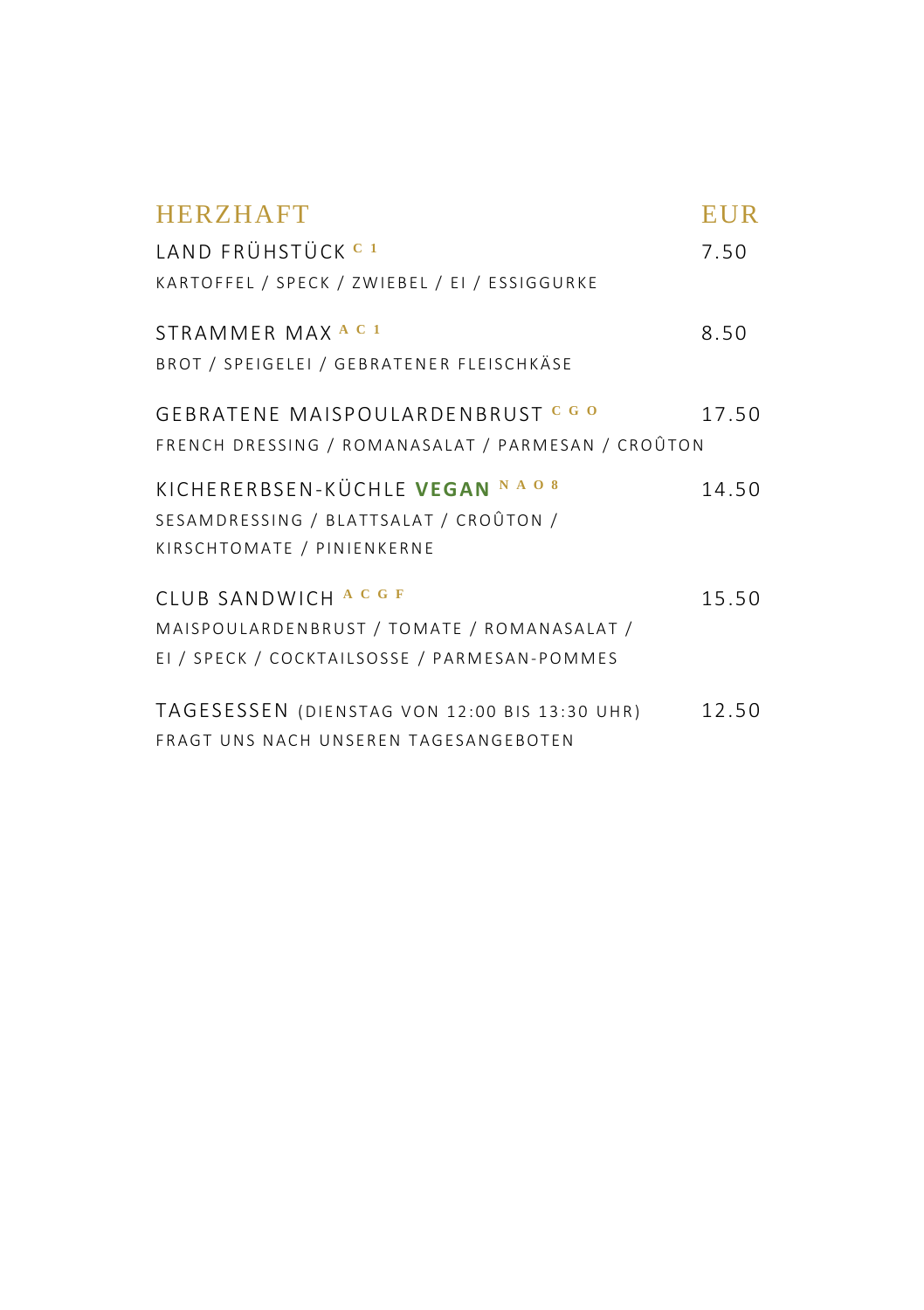## TRINKEN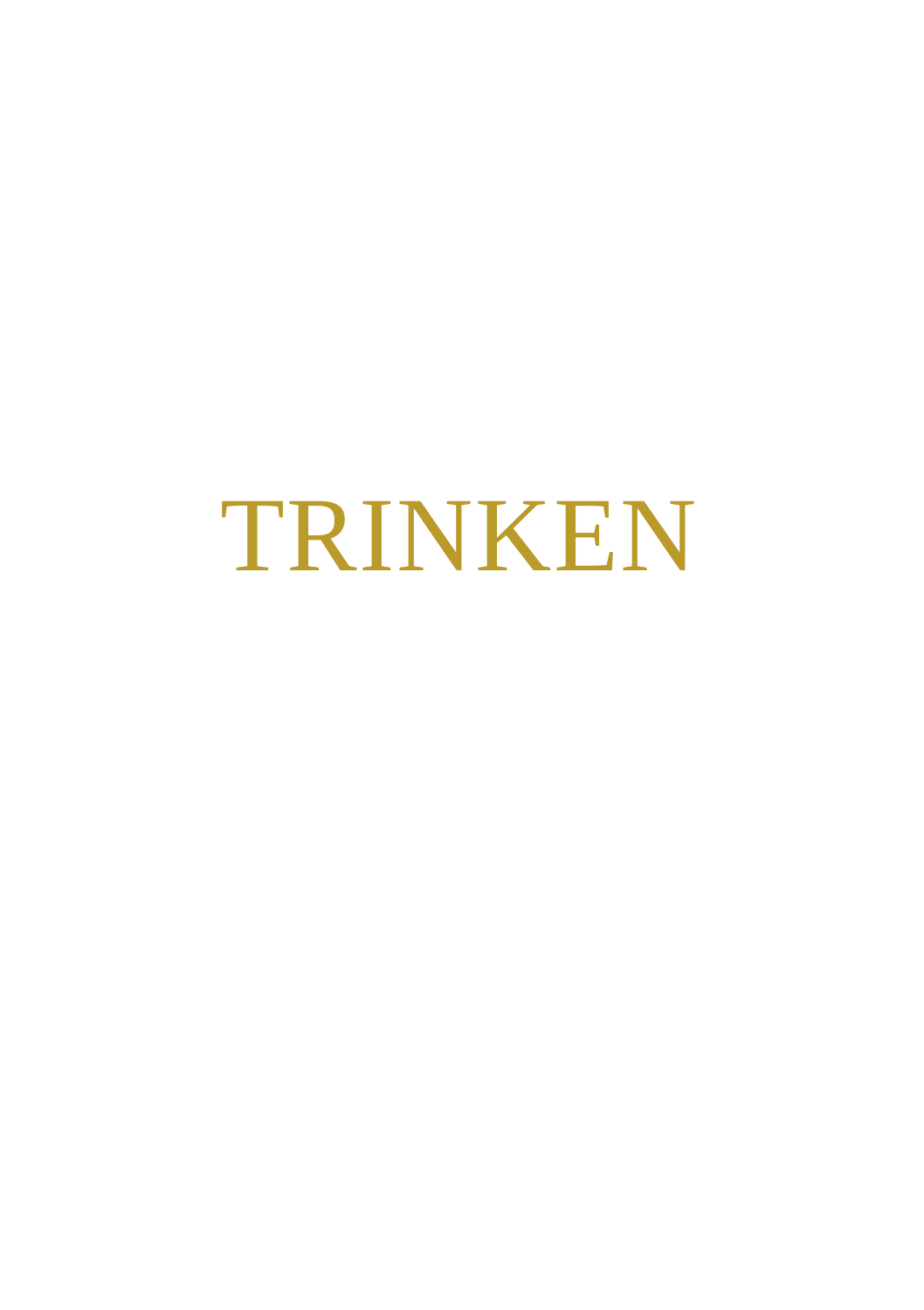| HEISSGETRÄNKE                          | EUR  |
|----------------------------------------|------|
| <b>ESPRESSO</b> 11                     | 2.50 |
| <b>FSPRESSO DOPPELT!!</b>              | 4.20 |
| <b>FSPRESSO MACCHIATOH</b>             | 2.60 |
| CAFÉ CREMA <sub>11</sub>               | 2.80 |
| CAPPUCCINO                             | 3.10 |
| <b>MILCHKAFFFF11</b>                   | 3.00 |
| LATTE MACCHIATO"                       | 3.80 |
| <b>FRENCH PRESS CAFÉH</b>              | 3.20 |
| <b>HEISSE SCHOKOLADE</b> <sup>11</sup> | 3.60 |

### LOSER TEE KÄNNCHEN KRÄUTER GROZ

| KRÄUTERTEE               | 3.70 |
|--------------------------|------|
| <b>EARL GREY</b>         | 3.70 |
| DARIEELING <sub>11</sub> | 3.70 |
| <b>GRÜNER TEE</b>        | 3.70 |
| <b>PFFFFFRMIN7F</b>      | 3.70 |
| FRÜCHTE TEE              | 3.70 |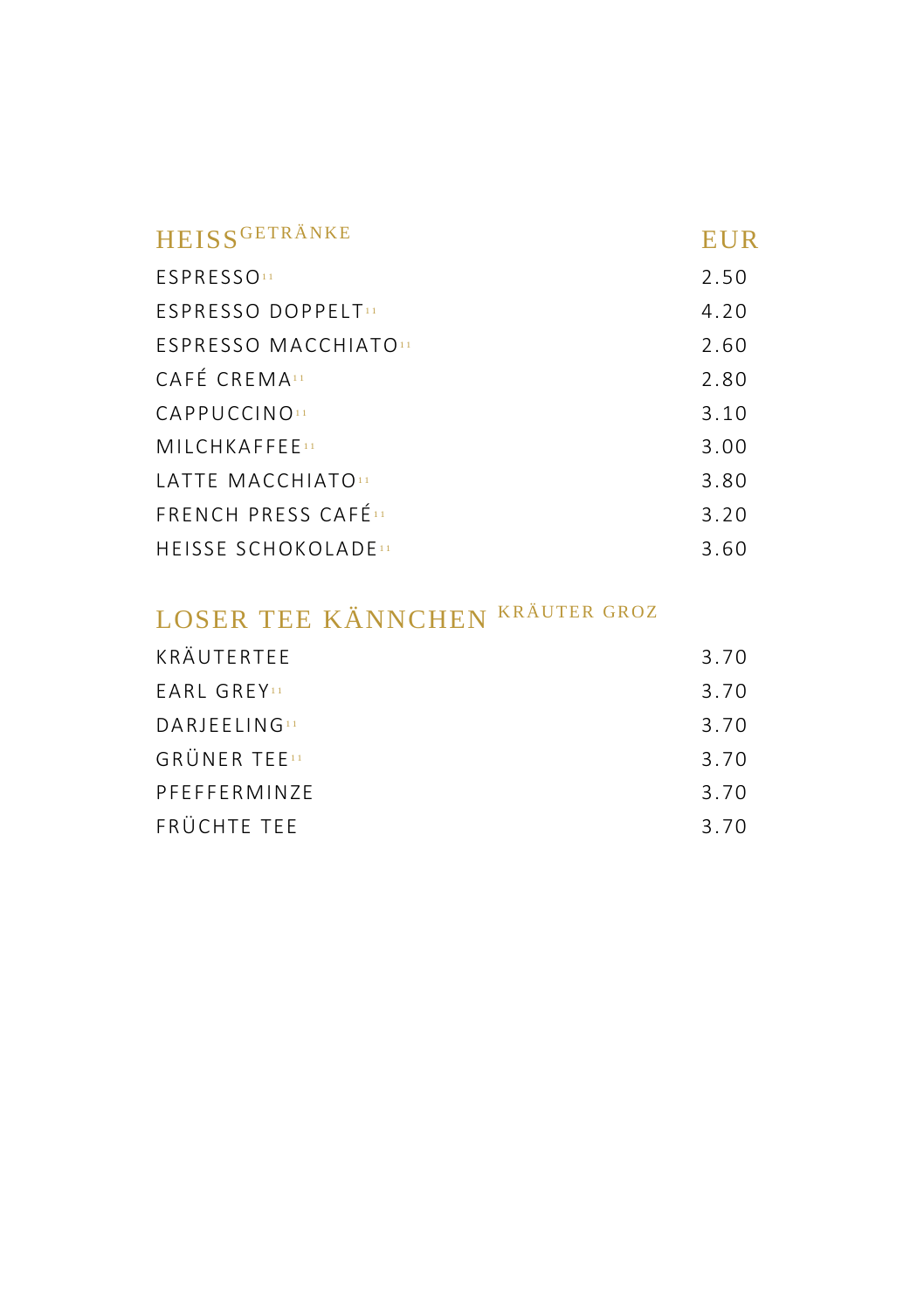#### TAFEL<sup>WASSER</sup> EUR

TAFELWASSER 0 .3 L / 0 .5 L / 1 L 2.60 / 3.60 / 5.60 A U F B E R E I T E T E S L E I T U N G S W A S S E R

TAFELWASSER STILL 0 .3 L / 0 .5 L / 1 L 2.60 / 3.60 / 5.60 A U F B E R E I T E T E S L E I T U N G S W A S S F R

#### MINERAL<sup>WASSER</sup>

| PETERSTALER MEDIUM 0.25 L / 0.75 L | 2.60 / 5.90 |
|------------------------------------|-------------|
| BLACK FOREST STILL 0.25 L / 0.75 L | 2.60 / 5.90 |

#### COOL WATER DRINKS

| MINZE ZITRONE ROSMARIN TAFELWASSER |      |
|------------------------------------|------|
| $0.5$   KARAFFF                    | 4.70 |
| $1.0$ I KARAFFF                    | 6.70 |

#### **SOFT**

| COCA COLA 0.2 L                          | 2.70 |
|------------------------------------------|------|
| COCA COLA ZERO 0.2 L                     | 2.70 |
| MEZZO MIX 0.2 L                          | 2.70 |
| $FANTA$ 0.2 $\vdash$                     | 2.70 |
| SPRITE 0.2 L                             | 2.70 |
| EISTEE GREEN TEA WILD PEACH3,11 0.3 1    | 3.70 |
| EISTEE FRUIT INFUSION3.11 0.3 1          | 3.70 |
| WATERMELON& MINT FLAVOR                  |      |
| BRISANTI FRUCHTLIMO ROT 0.33 L           | 3.70 |
| AUS APFEL, BIRNE UND HOLUNDERSAFT        |      |
| BRISANTI FRUCHTLIMO GRÜN 0.33 L          | 3.70 |
| AUS APFEL, BIRNE UND ZITRONENVERBENE-TEE |      |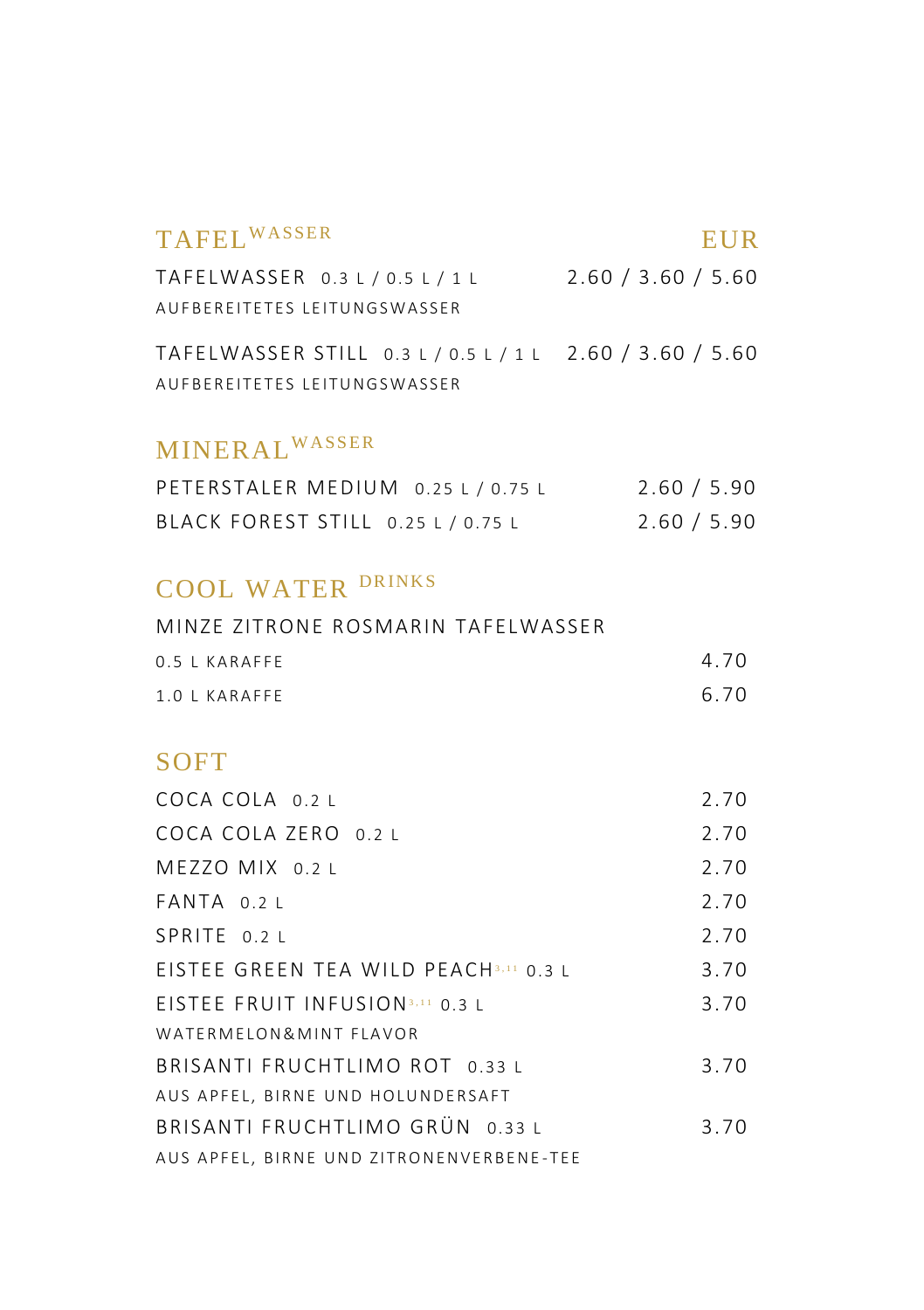### SAFT<sup>SCHORLEN</sup> EUR ORANGENSAFTSCHORLE 0.3 L 3.30 APFELSAFTSCHORLE 0.3 L 3.30 JOHANNISBEERSAFTSCHORLE 0.3 L 3.30 KIRSCHSAFTSCHORLE 0 3 L 3 30

|                                  | .    |
|----------------------------------|------|
| APFEL-MANGO-BIRNEN-SCHORLE 0.3 L | 3.30 |

#### SEKT | CIDRE

| PRICKELN DER HIRSCH 0.1 L / 0.75 L             | 4.10 / 27.00 |
|------------------------------------------------|--------------|
| WEINGUT HIRSCH, LEINGARTEN                     |              |
| ROSÉ BRUT 0.1 L / 0.75 L                       | 5.10 / 36.00 |
| SCHLOSS VAUX, RHEINGAU                         |              |
| POMME-PURE GLOCKENAPFEL ALKOHOLFREI 0.1 L 3.60 |              |
| APFELGUT DUTTENHOFER, SULZ-HOPFAU              |              |
| POMME-CIDRE 0.25 L                             | 4.50         |
| APFELGUT DUTTENHOFER, SULZ-HOPFAU              |              |

#### APERITIF COCKTAILS 0.25 L

| CAMPARI ORANGE <sup>2</sup> / SODA 1.5CL    | 6.70 |
|---------------------------------------------|------|
| LUSTAU VERMUT WHITE MIT TONIC <sup>10</sup> | 6.70 |
| LILLET WILD BERRY                           | 7.20 |
| LILLET ORANGEN SPRITZ                       | 7.20 |
| PIMM'S TONIC2,10                            | 7.20 |
| APEROL SPRITZ2,10,14                        | 7.20 |
| HUGO                                        | 7.20 |
| POMME-CIDRE-MINT                            | 6.70 |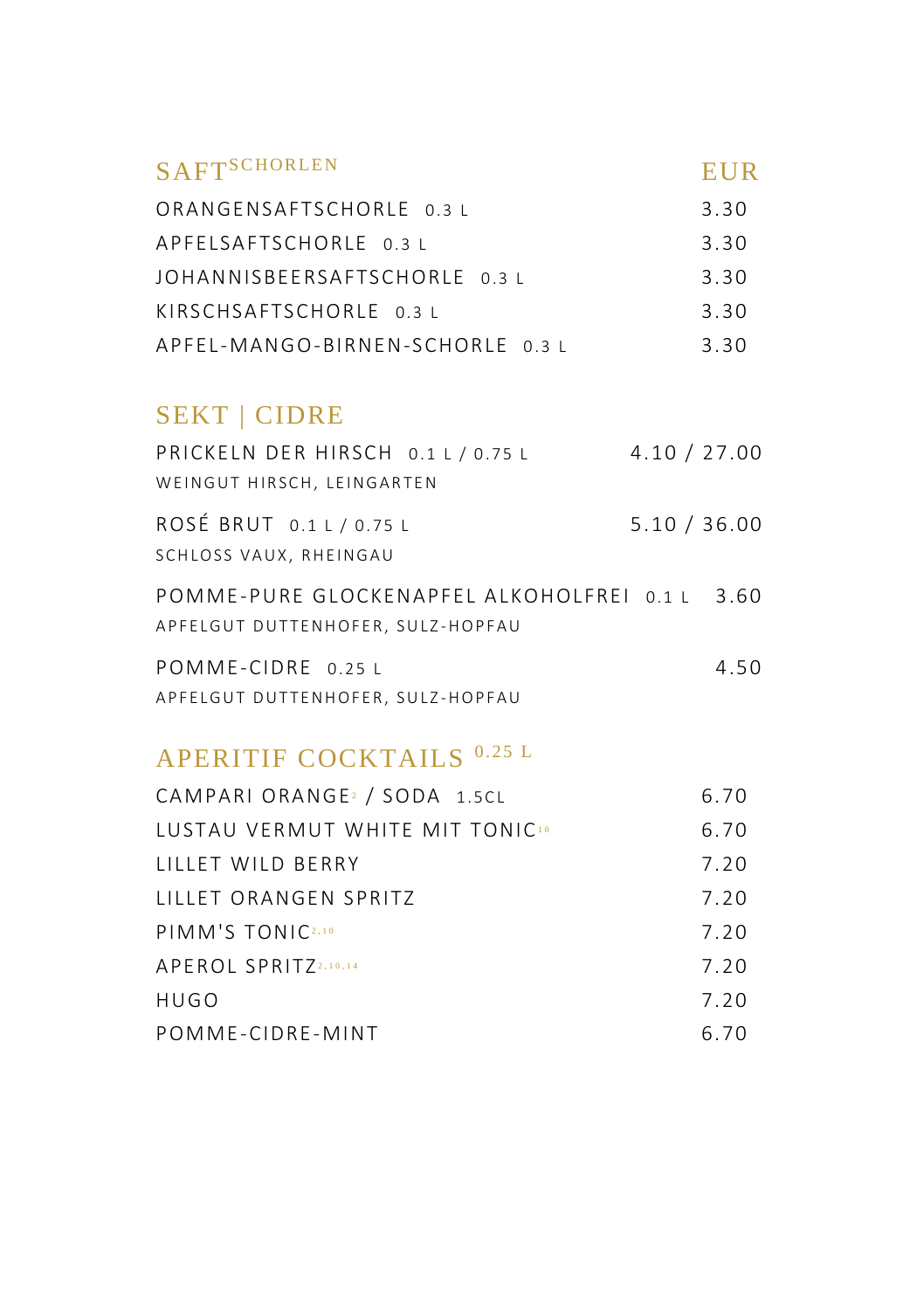| OFFENWEINE WEISS 0.25 L                                                        | <b>EUR</b> |
|--------------------------------------------------------------------------------|------------|
| 2021ER GRAUBURGUNDER, TROCKEN<br>WEINGUT KLENERT, BADEN-KRAICHGAU              | 7.10       |
| 2021ER, HOF" SAUVIGNON BLANC, TROCKEN<br>WEINGUT EMIL BAUER, PFALZ             | 7.60       |
| 2020ER WEISSER BURGUNDER, TROCKEN<br>WEINGUT FREIHERR VON GLEICHENSTEIN, BADEN | 6.80       |
| 2020ER MUSCAT BLANC, TROCKEN<br>WEINGUT GRÓF DEGENFELD, TOKAJ, UNGARN          | 6.50       |
| WEISSWEINSCHORLE TROCKEN                                                       | 3.90       |
| OFFENWEINE ROSÉ 0.25 L                                                         |            |
| 2021ER "HOF" CUVÉE ROSÉ, TROCKEN<br>WEINGUT EMIL BAUER, PFALZ                  | 7.60       |
| 2020ER SETZER IN PINK, TROCKEN<br>WEINGUT SETZER, NIEDERÖSTERREICH             | 7.80       |
| 2020ER FONTE DO NICO ROSÉ, TROCKEN<br>ADEGA DE PEGÕES, SETÚBAL                 | 5.60       |
| ROSÉWEINSCHORLE TROCKEN                                                        | 3.90       |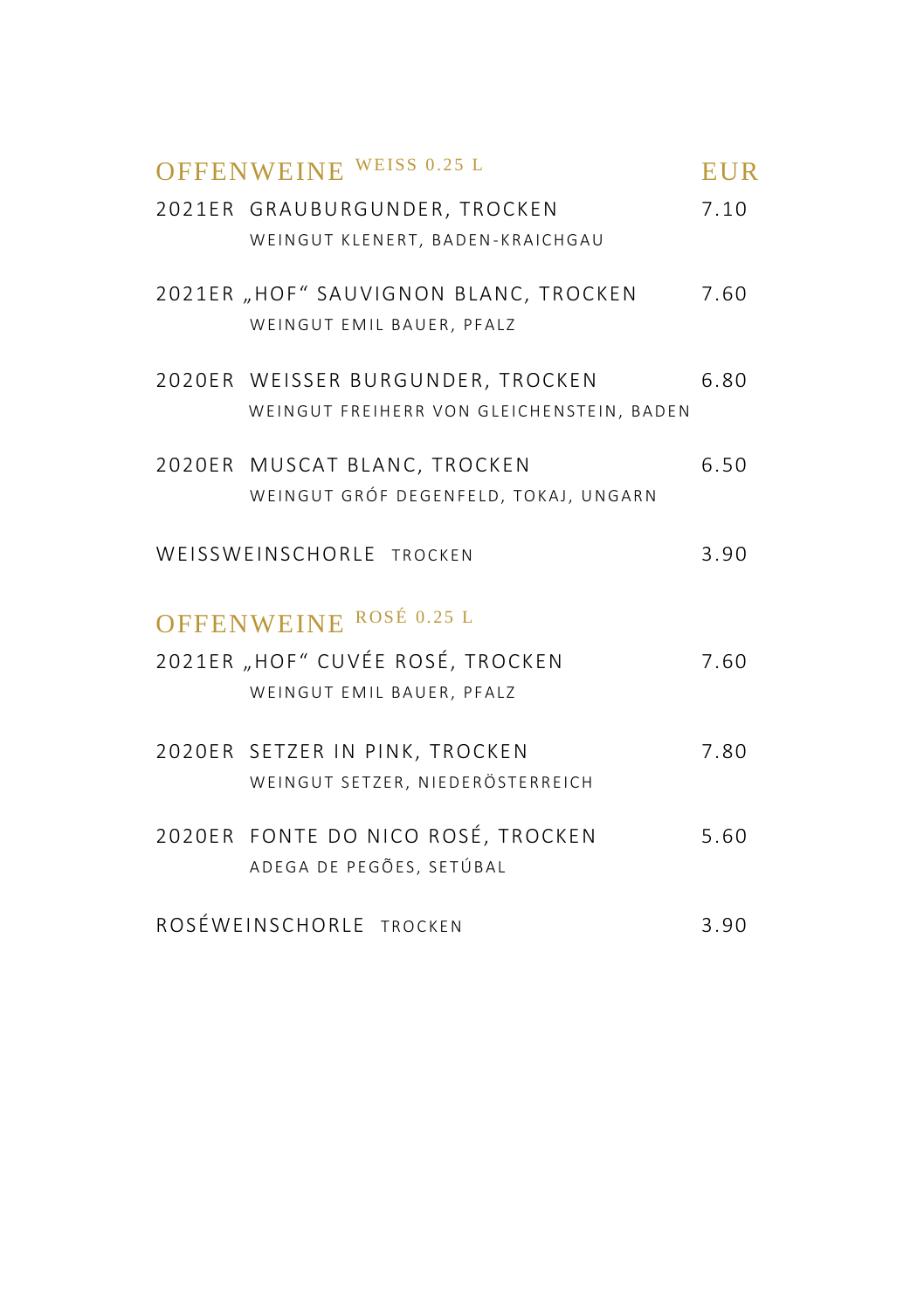|                    | OFFENWEINE ROT 0.25 L                                                                      | <b>EUR</b>  |
|--------------------|--------------------------------------------------------------------------------------------|-------------|
|                    | 2020ER "HOF" CUVÉE NOIR, TROCKEN<br>WEINGUT EMIL BAUER, PFALZ                              | 7.60        |
|                    | 2018ER ROTER MILAN CUVÉE, TROCKEN<br>WEINGUT CLAUß, BADEN, NACK                            | 8.50        |
|                    | 2020ER SCURI MERLOT, TROCKEN<br>WEINGUT BORGO MOLINO, VENETIEN, ITALIEN                    | 6.60        |
|                    | 2019ER ROBLE.TEMPRANILLO., TROCKEN<br>WEINGUT ABADÍA DE ACÓN, RIBERA DEL DUERO,<br>SPANIEN | 6.90        |
|                    | ROTWEINSCHORLE TROCKEN                                                                     | 3.90        |
|                    | <b>BIER VOM FASS</b>                                                                       | <b>EUR</b>  |
|                    | BERG BRAUMEISTER PILS 0.3 L / 0.5 L                                                        | 3.10 / 4.10 |
|                    | BERG JUBEL BIER NATURTRÜB 0.3 L / 0.5 L                                                    | 3.10 / 4.10 |
|                    | BERG ULRICHSBIER 0.3 L / 0.5 L                                                             | 3.10 / 4.10 |
|                    | BERG HEFE-WEIZEN 0.3 L / 0.5 L                                                             | 3.10 / 4.10 |
|                    | HANNA BRÄU 0.3 L / 0.5 L                                                                   | 2.90 / 3.90 |
|                    | RADLER NATURTRÜB 0.3 L / 0.5 L                                                             | 2.90 / 3.90 |
|                    | RADLER HELLES 0.3 L / 0.5 L                                                                | 2.70 / 3.70 |
| RUSS 0.3 L / 0.5 L |                                                                                            | 2.90 / 3.90 |
|                    | COLA-WEIZEN <sup>2,11</sup> 0.3 L / 0.5 L                                                  | 2.90 / 3.90 |
|                    | <b>BIER AUS DER FLASCHE</b>                                                                | <b>EUR</b>  |
|                    | BERG KRISTALL-WEIZEN 0.5 L                                                                 | 4.10        |
|                    | BERG CYRIAKUS ALKOHOLFREI 0.33 L                                                           | 3.10        |
|                    | BERG HEFE-WEIZEN ALKOHOLFREI 0.5 L                                                         | 3.90        |
|                    | BERG MARIA-ANNA RADLER ALKOHOLFREI 0.33 L                                                  | 2.90        |